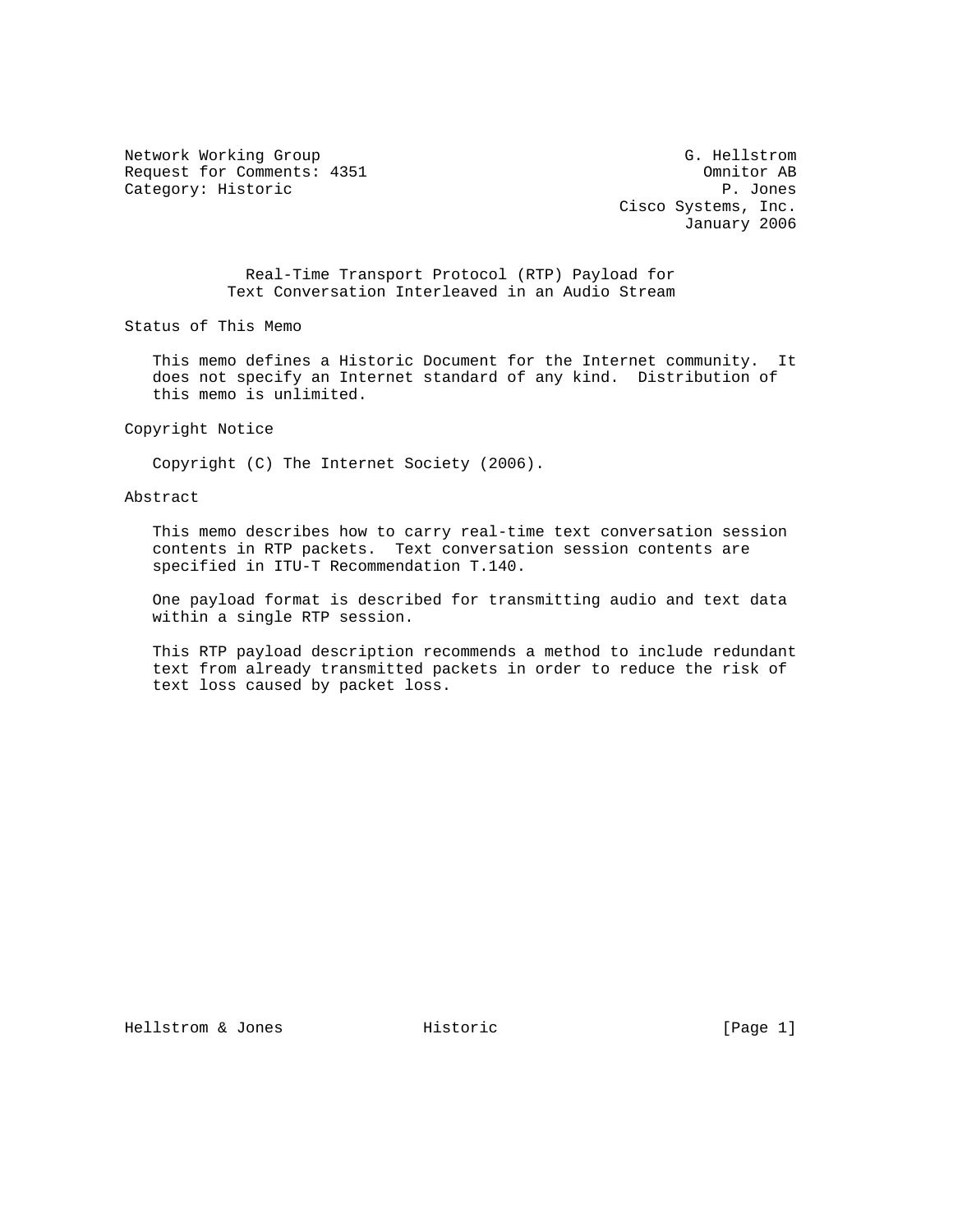# Table of Contents

|  | 2. Conventions Used in This Document 4                           |
|--|------------------------------------------------------------------|
|  |                                                                  |
|  |                                                                  |
|  | 3.2. Payload Format for Transmission of audio/t140c Data 4       |
|  | 3.3. The "T140block"                                             |
|  | 3.4. Synchronization of Text with Other Media 5                  |
|  | 3.5. Synchronization Considerations for the audio/t140c Format 5 |
|  |                                                                  |
|  |                                                                  |
|  | 4.1. Payload Format When Using Redundancy 7                      |
|  | 4.2. Using Redundancy with the audio/t140c Format  8             |
|  |                                                                  |
|  |                                                                  |
|  | 5.2. Transmission before and after "Idle Periods" 9              |
|  |                                                                  |
|  | 5.4. Compensation for Packets Out of Order 10                    |
|  | 6. Parameter for Character Transmission Rate 10                  |
|  |                                                                  |
|  | 7.1. RTP Packetization Examples for the audio/t140c Format 11    |
|  |                                                                  |
|  |                                                                  |
|  |                                                                  |
|  |                                                                  |
|  |                                                                  |
|  |                                                                  |
|  |                                                                  |
|  | 10.1. Registration of MIME Media Type audio/t140c 15             |
|  | 10.2. SDP Mapping of MIME Parameters 16                          |
|  | 10.3. Offer/Answer Consideration 17                              |
|  |                                                                  |
|  |                                                                  |
|  |                                                                  |
|  |                                                                  |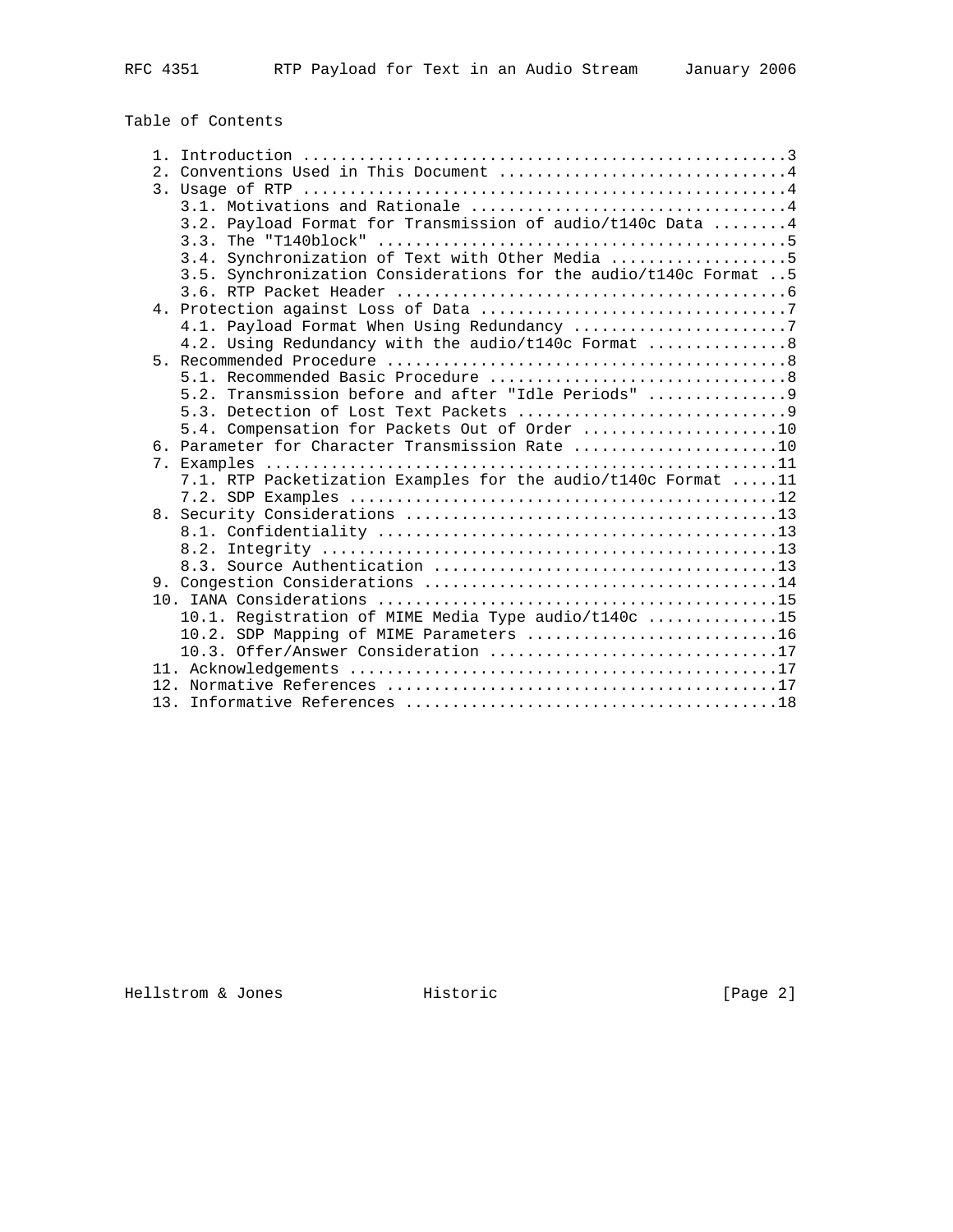### 1. Introduction

 This document defines a payload type for carrying text conversation session contents in RTP [2] packets. Text conversation session contents are specified in ITU-T Recommendation T.140 [1]. Text conversation is used alone or in connection to other conversational facilities, such as video and voice, to form multimedia conversation services. Text in multimedia conversation sessions is sent character-by-character as soon as it is available, or with a small delay for buffering.

 The text is intended to be entered by human users from a keyboard, handwriting recognition, voice recognition, or any other input method. The rate of character entry is usually at a level of a few characters per second or less. In general, only one or a few new characters are expected to be transmitted with each packet. Small blocks of text may be prepared by the user and pasted into the user interface for transmission during the conversation, occasionally causing packets to carry more payload.

 T.140 specifies that text and other T.140 elements must be transmitted in ISO 10646-1[5] code with UTF-8 [6] transformation. That makes it easy to implement internationally useful applications and to handle the text in modern information technology environments. The payload of an RTP packet following this specification consists of text encoded according to T.140 without any additional framing. A common case will be a single ISO 10646 character, UTF-8 encoded.

 T.140 requires the transport channel to provide characters without duplication and in original order. Text conversation users expect that text will be delivered with no or a low level of lost information.

 Therefore a mechanism based on RTP is specified here. It gives text arrival in correct order, without duplication, and with detection and indication of loss. It also includes an optional possibility to repeat data for redundancy to lower the risk of loss. Since packet overhead is usually much larger than the T.140 contents, the increase in bandwidth with the use of redundancy is minimal.

 By using RTP for text transmission in a multimedia conversation application, uniform handling of text and other media can be achieved in, as examples, conferencing systems, firewalls, and network translation devices. This, in turn, eases the design and increases the possibility for prompt and proper media delivery.

 This document introduces a method of transporting text interleaved with voice within the same RTP session.

Hellstrom & Jones Historic [Page 3]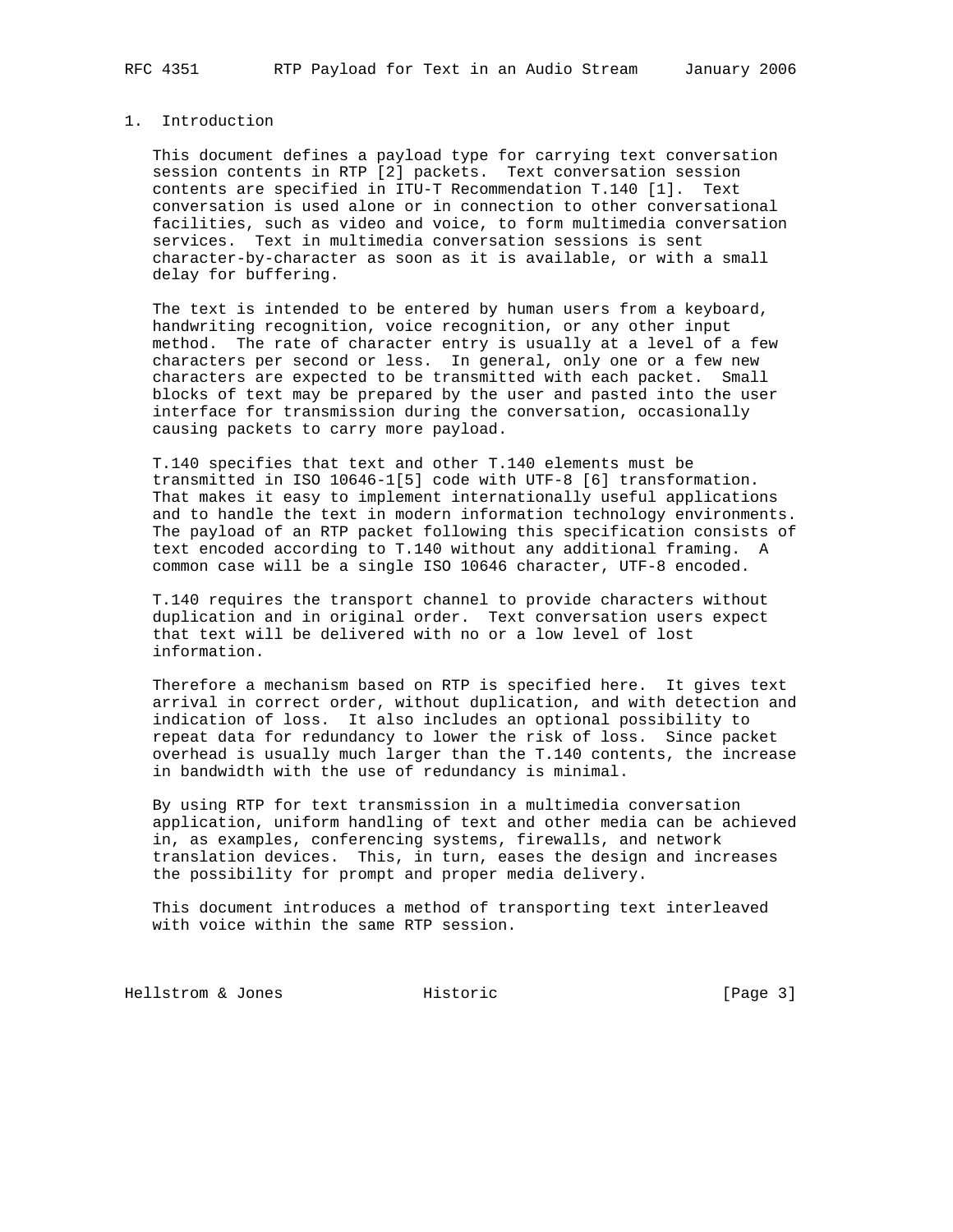# 2. Conventions Used in This Document

 The key words "MUST", "MUST NOT", "REQUIRED", "SHALL", "SHALL NOT", "SHOULD", "SHOULD NOT", "RECOMMENDED", "MAY", and "OPTIONAL" in this document are to be interpreted as described in RFC 2119 [4].

3. Usage of RTP

 The payload format for real-time text transmission with RTP [2] described in this memo is intended for use between Public Switched Telephone Network (PSTN) gateways and is called audio/t140c.

# 3.1. Motivations and Rationale

 The audio/t140c payload specification is intended to allow gateways that are interconnecting two PSTN networks to interleave, through a single RTP session, audio and text data received on the PSTN circuit. This is comparable to the way in which dual-tone multifrequency (DTMF) is extracted and transmitted within an RTP session [14].

 The audio/t140c format SHALL NOT be used for applications other than PSTN gateway applications. In such applications, a specific profiling document MAY make it REQUIRED for a specific application. The reason to prefer to use audio/t140c could be for gateway application where the ports are a limited and scarce resource. Applications SHOULD use RFC 4103 [15] for real-time text communication that falls outside the limited scope of this specification.

# 3.2. Payload Format for Transmission of audio/t140c Data

 An audio/t140c conversation RTP payload format consists of a 16-bit "T140block counter" carried in network byte order (see RFC 791 [11] Annex B), followed by one and only one "T140block" (see section 3.3). The fields in the RTP header are set as defined in section 3.6.

 The T140block counter MUST be initialized to zero the first time that a packet containing a T140block is transmitted and MUST be incremented by 1 each time that a new block is transmitted. Once the counter reaches the value 0xFFFF, the counter is reset to 0 the next time the counter is incremented. This T140block counter is used to detect lost blocks and to avoid duplication of blocks.

 For the purposes of readability, the remainder of this document refers only to the T140block without making explicit reference to the T140block counter. Readers should understand that when using the audio/t140c format, the T140block counter MUST always precede the actual T140block, including redundant data transmissions.

Hellstrom & Jones **Historic Historic** [Page 4]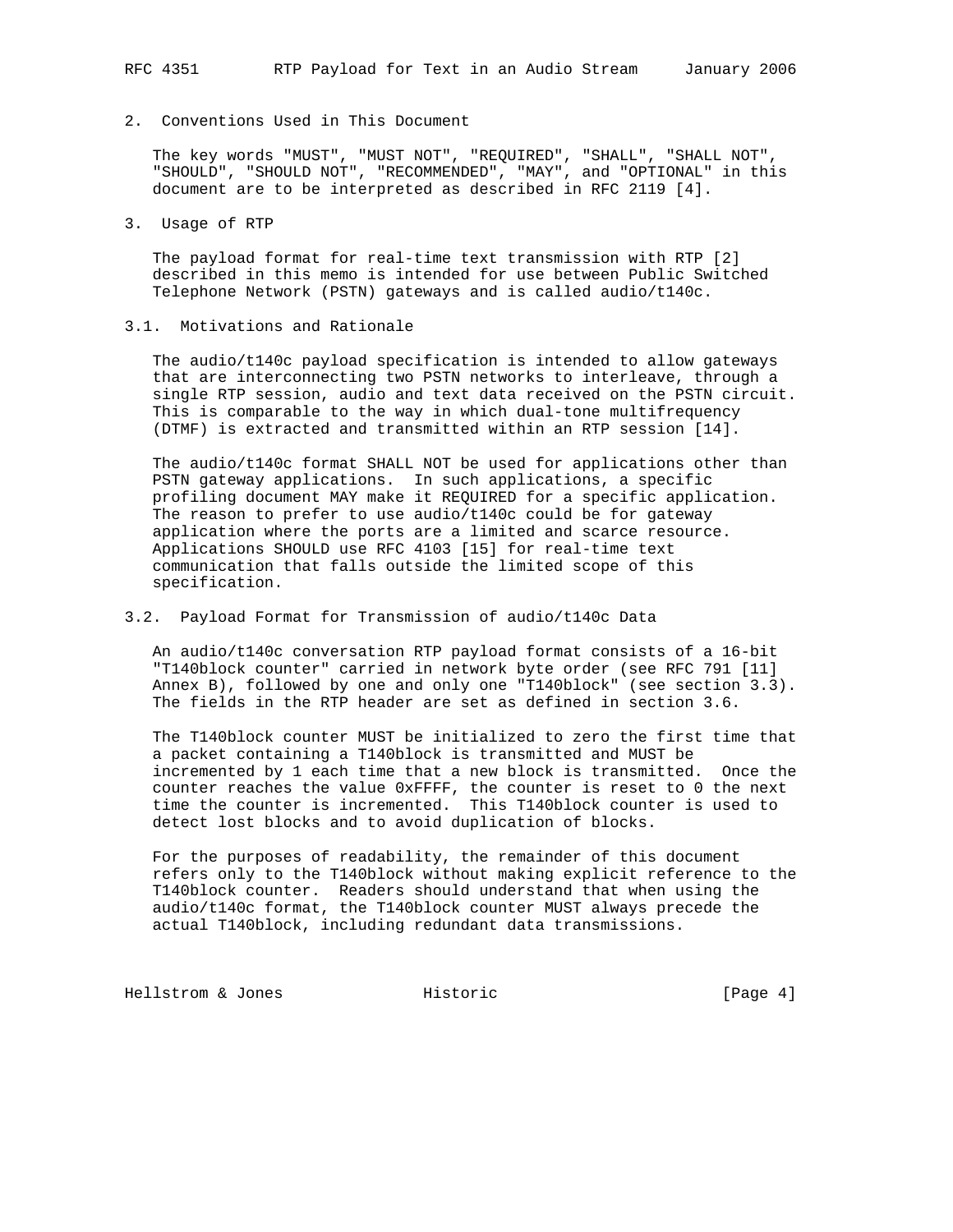#### 3.3. The "T140block"

 T.140 text is UTF-8 coded as specified in T.140 with no extra framing. The T140block contains one or more T.140 code elements as specified in [1]. Most T.140 code elements are single ISO 10646 [5] characters, but some are multiple-character sequences. Each character is UTF-8 encoded [6] into one or more octets. Each block MUST contain an integral number of UTF-8-encoded characters regardless of the number of octets per character. Any composite character sequence (CCS) SHOULD be placed within one block.

# 3.4. Synchronization of Text with Other Media

 Usually, each medium in a session utilizes a separate RTP stream. As such, if synchronization of the text and other media packets is important, the streams MUST be associated when the sessions are established and the streams MUST share the same reference clock (refer to the description of the timestamp field as it relates to synchronization in section 5.1 of RFC 3550). Association of RTP streams can be done through the CNAME field of RTP Control Protocol (RTCP) SDES function. It is dependent on the particular application and is outside the scope of this document.

#### 3.5. Synchronization Considerations for the audio/t140c Format

 The audio/t140c packets are generally transmitted as interleaved packets between voice packets or other kinds of audio packets with the intention to create one common audio signal in the receiving equipment to be used for alternating between text and voice. The audio/t140c payload is then used to play out audio signals according to a PSTN textphone coding method (usually a modem).

 One should observe the RTP timestamps of the voice, text, or other audio packets in order to reproduce the stream correctly when playing out the audio. Also, note that incoming text from a PSTN circuit might be at a higher bit-rate than can be played out on an egress PSTN circuit. As such, it is possible that, on the egress side, a gateway may not complete the play out of the text packets before it is time to play the next voice packet. Given that this application is primarily for the benefit of users of PSTN textphone devices, it is strongly RECOMMENDED that all received text packets be properly reproduced on the egress gateway before considering any other subsequent audio packets.

 If necessary, voice and other audio packets should be discarded in order to properly reproduce the text signals on the PSTN circuit, even if the text packets arrive late.

Hellstrom & Jones Historic [Page 5]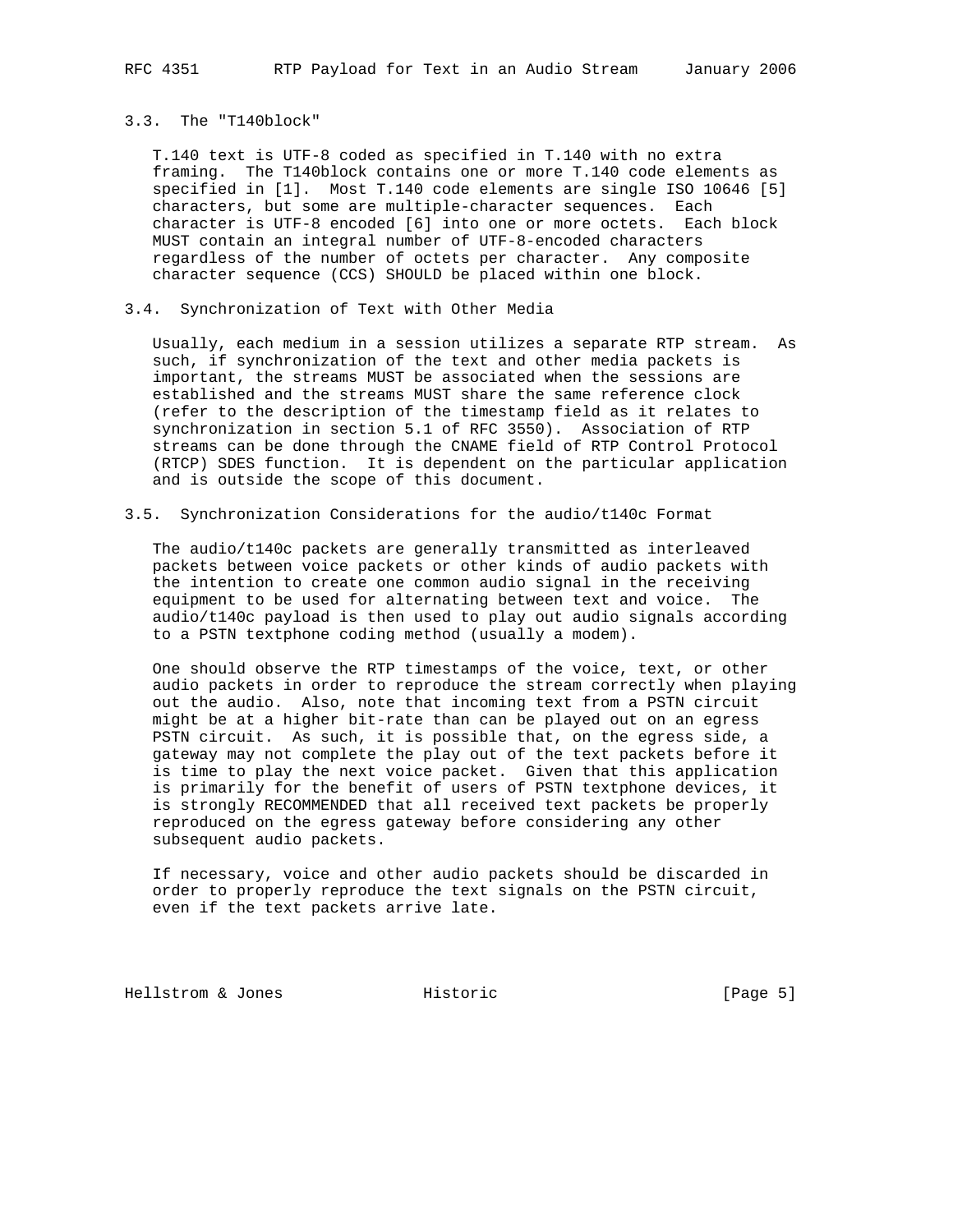The PSTN textphone users commonly use turn-taking indicators in the text stream, so it can be expected that as long as text is transmitted, it is valid text and should be given priority over voice.

 Note that the usual RTP semantics apply with regards to switching payload formats within an RTP session. A sender MAY switch between "audio/t140c" and some other format within an RTP session, but MUST NOT send overlapping data using two different audio formats within an RTP session. This does not prohibit an implementation from being split into two logical parts to send overlapping data, each part using a different synchronization source (SSRC) and sending its own RTP and RTCP (such an endpoint will appear to others in the session as two participants with different SSRCs, but the same RTCP SDES CNAME). Further details around using multiple payloads in an RTP session can be found in RFC 3550 [2].

3.6. RTP Packet Header

 Each RTP packet starts with a fixed RTP header. The following fields of the RTP fixed header are specified for T.140 text streams:

- Payload Type (PT): The assignment of an RTP payload type is specific to the RTP profile under which this payload format is used. For profiles that use dynamic payload type number assignment, this payload format can be identified by the MIME type "audio/t140c" (see section 10). If redundancy is used per RFC 2198, another payload type number needs to be provided for the redundancy format. The MIME type for identifying RFC 2198 is available in RFC 3555 [17].
- Sequence number: The definition of sequence numbers is available in RFC 3550 [2]. Character loss is detected through the T140block counter when using the audio/t140c payload format.
- Timestamp: The RTP Timestamp encodes the approximate instance of entry of the primary text in the packet. For audio/t140c, the clock frequency MAY be set to any value, and SHOULD be set to the same value as for any audio packets in the same RTP stream in order to avoid RTP timestamp rate switching. The value SHOULD be set by out of band mechanisms. Sequential packets MUST NOT use the same timestamp. Since packets do not represent any constant duration, the timestamp cannot be used to directly infer packet loss.
- M-bit: The M-bit MUST be included. The first packet in a session, and the first packet after an idle period, SHOULD be distinguished by setting the marker bit in the RTP data header to one. The

Hellstrom & Jones Historic [Page 6]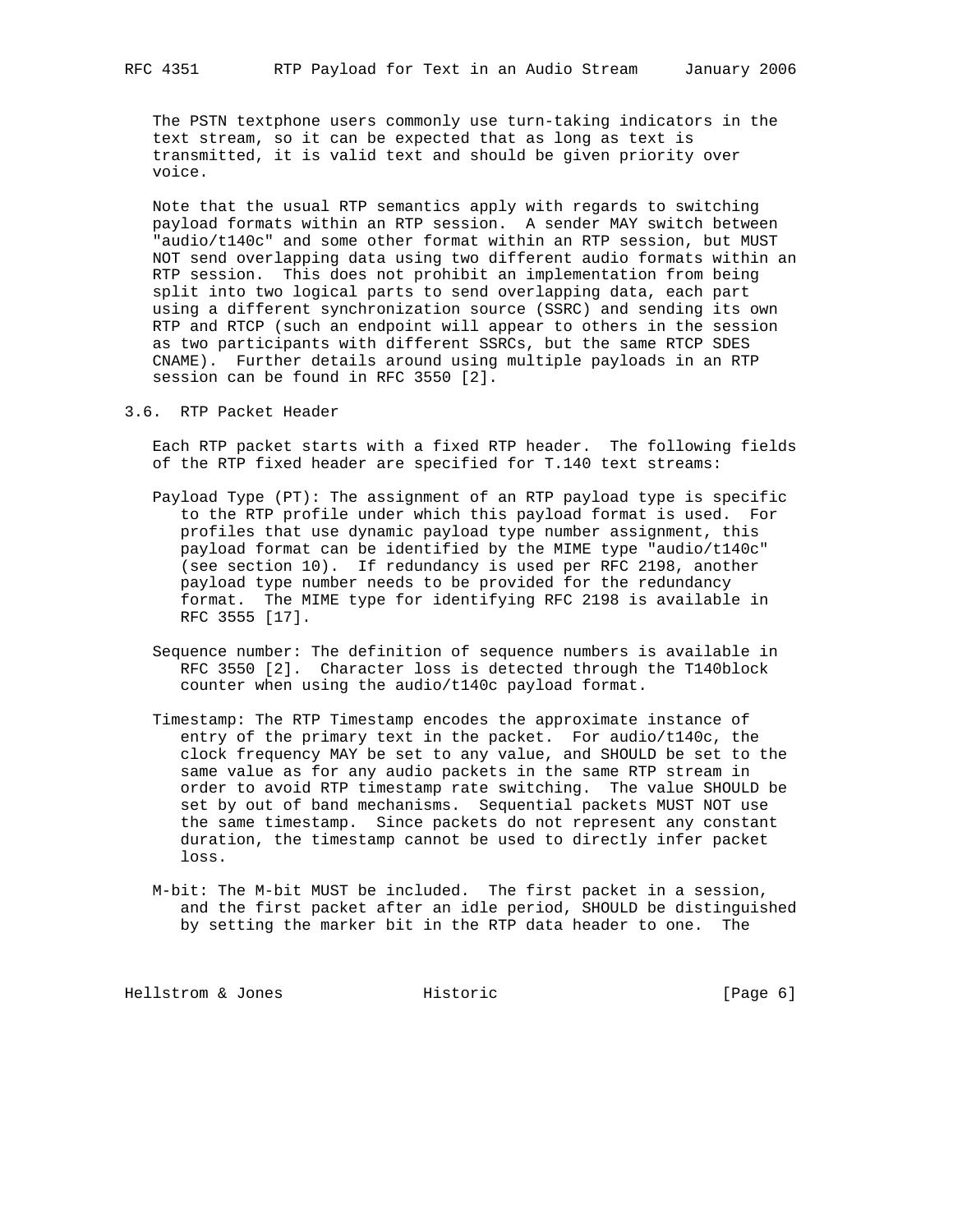marker bit in all other packets MUST be set to zero. The reception of the marker bit MAY be used for refined methods for detection of loss.

4. Protection against Loss of Data

 Consideration must be devoted to keeping loss of text caused by packet loss within acceptable limits. (See ITU-T F.703 [16].)

 The default method that MUST be used when no other method is explicitly selected is redundancy in accordance with RFC 2198 [3]. When this method is used, the original text and two redundant generations SHOULD be transmitted if the application or end-to-end conditions do not call for other levels of redundancy to be used.

 Other protection methods MAY be used. Forward Error Correction mechanisms as per RFC 2733 [8] or any other mechanism with the purpose of increasing the reliability of text transmission MAY be used as an alternative or complement to redundancy. Text data MAY be sent without additional protection if end-to-end network conditions allow the text quality requirements specified in ITU-T F.703 [16] to be met in all anticipated load conditions.

4.1. Payload Format When Using Redundancy

 When using the format with redundant data, the transmitter may select a number of T140block generations to retransmit in each packet. A higher number introduces better protection against loss of text but marginally increases the data rate.

 The RTP header is followed by one or more redundant data block headers, one for each redundant data block to be included. Each of these headers provides the timestamp offset and length of the corresponding data block plus a payload type number indicating the payload format audio/t140c.

 After the redundant data block headers follows the redundant data fields carrying T140blocks from previous packets, and finally the new (primary) T140block for this packet.

 Redundant data that would need a timestamp offset higher than 16383 due to its age at transmission MUST NOT be included in transmitted packets.

Hellstrom & Jones Historic [Page 7]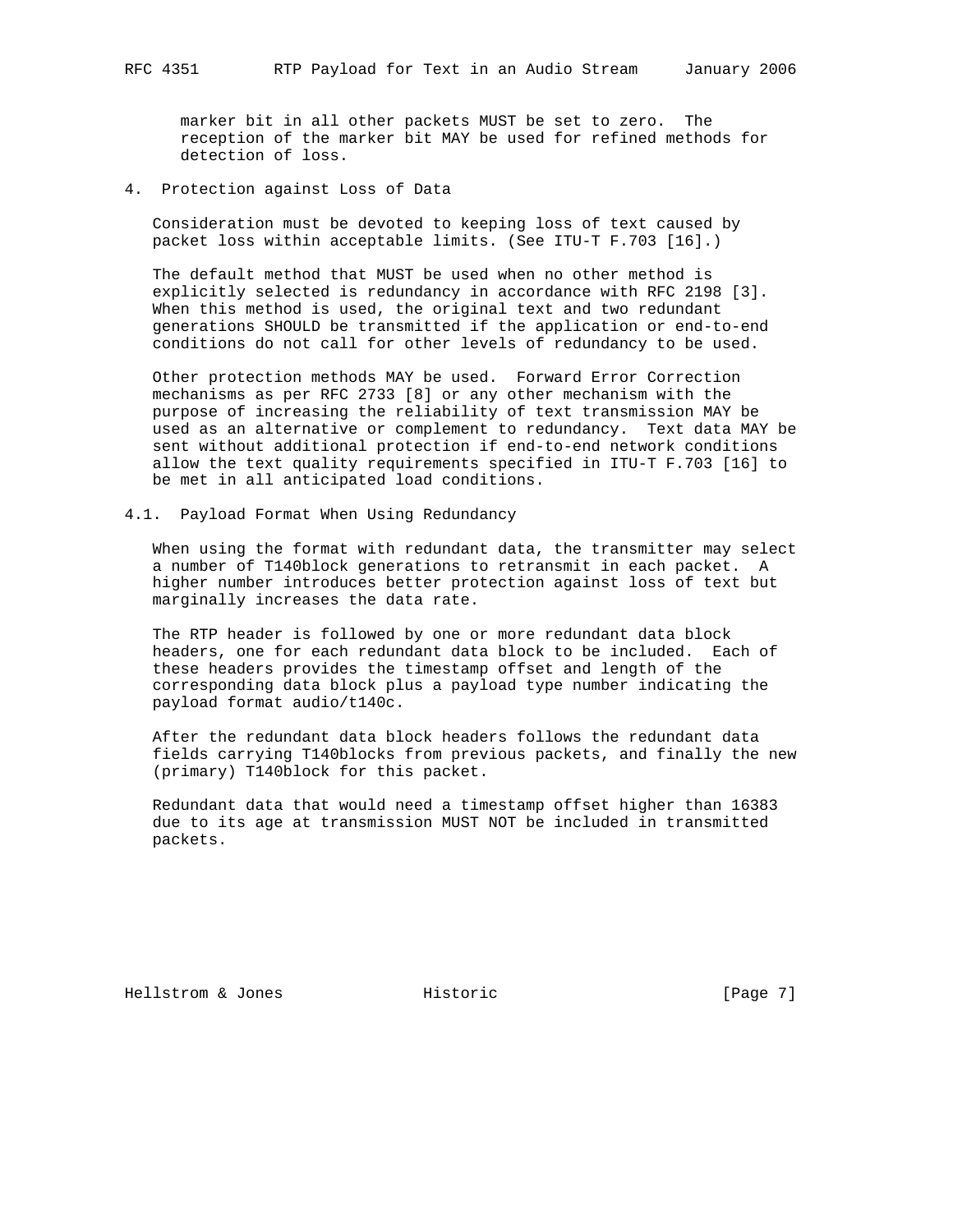#### 4.2. Using Redundancy with the audio/t140c Format

 Since sequence numbers are not provided in the redundant header and since the sequence number space is shared by all audio payload types within an RTP session, a sequence number in the form of a T140block counter is added to the T140block for transmission. This allows the redundant T140block data corresponding to missing primary data to be retrieved and used properly into the stream of received T140block data when using the audio/t140c payload format.

 All non-empty redundant data blocks MUST contain the same data as a T140block previously transmitted as primary data, and be identified with a T140block counter equating to the original T140block counter for that T140block.

 The T140block counters preceding the text in the T140block enables the ordering by the receiver. If there is a gap in the T140block counter value of received audio/t140c packets, and if there are redundant T140blocks with T140block counters matching those that are missing, the redundant T140blocks may be substituted for the missing T140blocks.

 The value of the length field in the redundant header indicates the length of the concatenated T140block counter and the T140block.

5. Recommended Procedure

 This section contains RECOMMENDED procedures for usage of the payload format. Based on the information in the received packets, the receiver can:

- reorder text received out of order.
- mark where text is missing because of packet loss.
- compensate for lost packets by using redundant data.

#### 5.1. Recommended Basic Procedure

Packets are transmitted when there is valid T.140 data to transmit.

 T.140 specifies that T.140 data MAY be buffered for transmission with a maximum buffering time of 500 ms. A buffering time of 300 ms is RECOMMENDED when the application or end-to-end network conditions are not known to require another value.

 If no new data is available for a longer period than the buffering time, the transmission process is in an idle period.

Hellstrom & Jones **Historic Historic** [Page 8]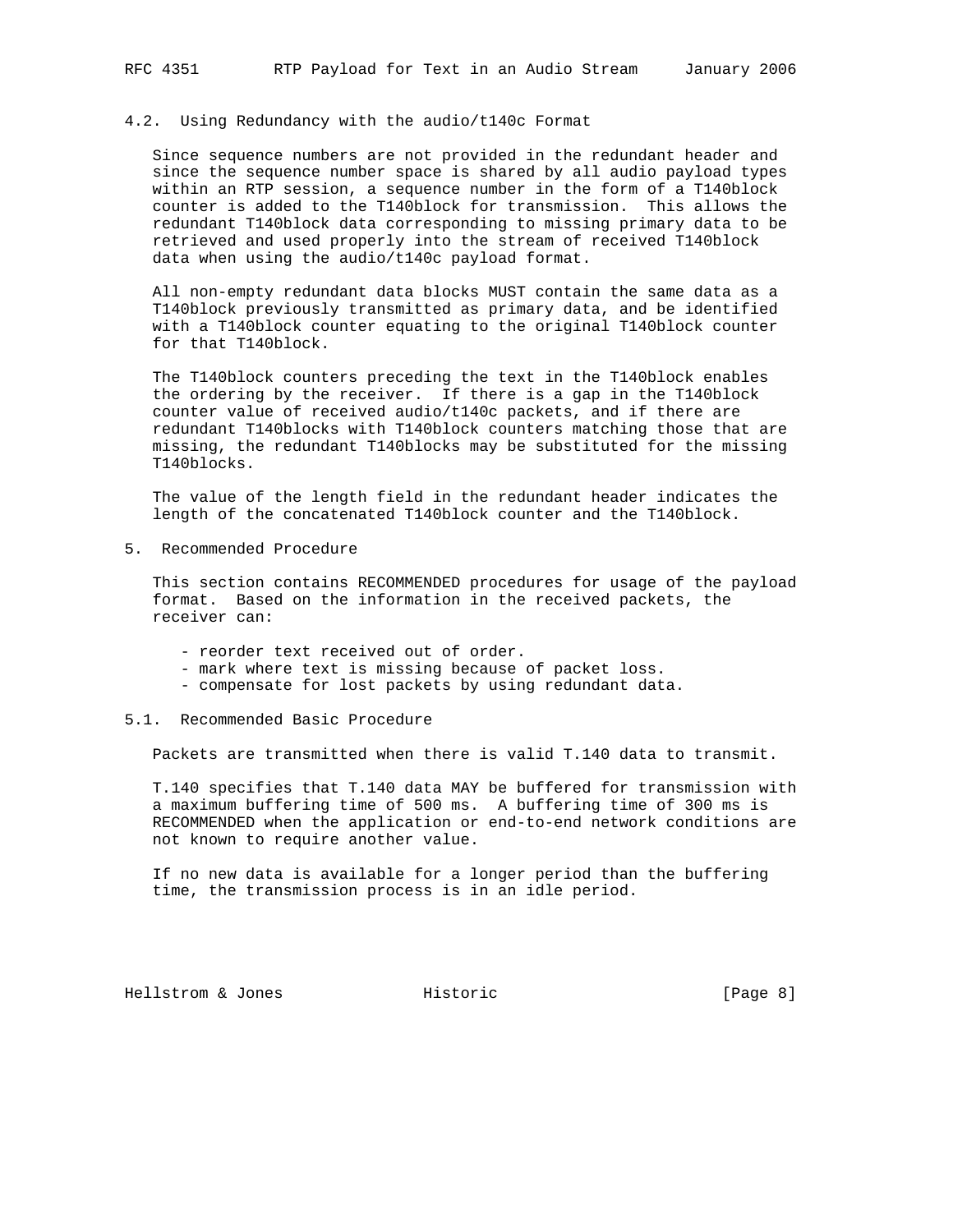When new text is available for transmission after an idle period, it is RECOMMENDED to send it as soon as possible. After this transmission, it is RECOMMENDED to buffer T.140 data in buffering time intervals until next idle period. This is done in order to keep the maximum bit-rate usage for text at a reasonable level. The buffering time MUST be selected so that text users will perceive a real-time text flow.

## 5.2. Transmission before and after "Idle Periods"

 When valid T.140 data has been sent and no new T.140 data is available for transmission after the selected buffering time, an empty T140block SHOULD be transmitted. This situation is regarded to be the beginning of an idle period. The procedure is recommended in order to more rapidly detect potentially missing text before an idle period or when the audio stream switches from the transmission of audio/t140c to some other form of audio.

 An empty T140block contains no data, neither T.140 data nor a T140block counter.

 When redundancy is used, transmission continues with a packet at every transmission timer expiration and insertion of an empty T.140block as primary, until the last non-empty T140block has been transmitted as primary and as redundant data with all intended generations of redundancy. The last packet before an idle period will contain only one non-empty T140block as redundant data, and the empty primary T140block.

 When using the audio/t140c payload format, empty T140blocks sent as primary data SHOULD NOT be included as redundant T140blocks, as it would simply be a waste of bandwidth to send them and it would introduce a risk of false detection of loss.

 After an idle period, the transmitter SHOULD set the M-bit to one in the first packet with new text.

#### 5.3. Detection of Lost Text Packets

 Receivers detect the loss of an audio/t140c packet by observing the value of the T140block counter in a subsequent audio/t140c packet.

 Missing data SHOULD be marked by insertion of a missing text marker in the received stream for each missing T140block, as specified in ITU-T T.140 Addendum 1 [1].

 Procedures based on detection of the packet with the M-bit set to one MAY be used to reduce the risk for introducing false markers of loss.

Hellstrom & Jones Historic [Page 9]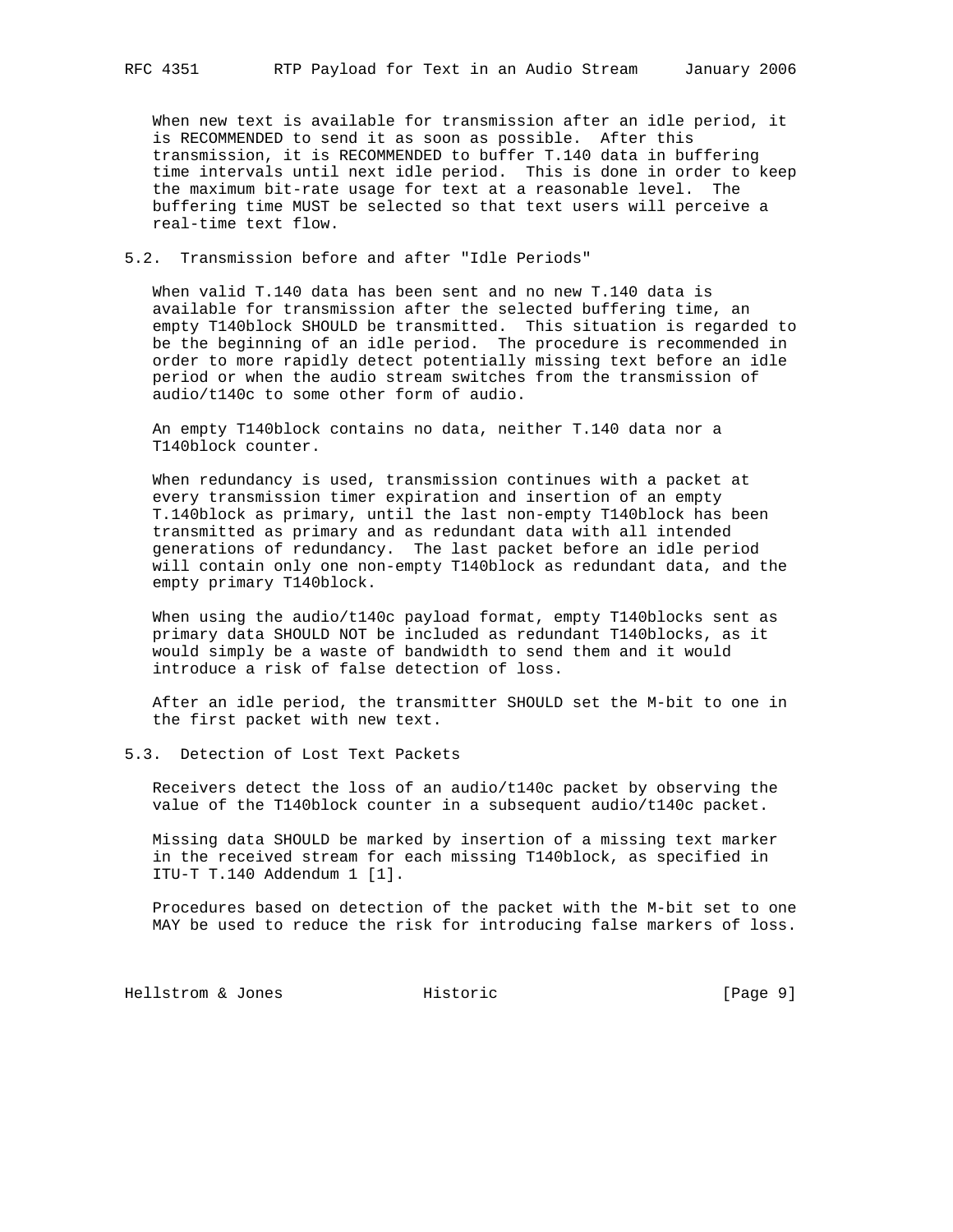False detection will also be avoided when using audio/t140c by observing the value of the T140block counter value.

 If two successive packets have the same number of redundant generations, it SHOULD be treated as the general redundancy level for the session. Change of the general redundancy level SHOULD only be done after an idle period.

#### 5.4. Compensation for Packets Out of Order

 For protection against packets arriving out of order, the following procedure MAY be implemented in the receiver. If analysis of a received packet reveals a gap in the sequence and no redundant data is available to fill that gap, the received packet SHOULD be kept in a buffer to allow time for the missing packet(s) to arrive. It is RECOMMENDED that the waiting time be limited to 1 second.

 If a packet with a T140block belonging to the gap arrives before the waiting time expires, this T140block is inserted into the gap and then consecutive T140blocks from the leading edge of the gap may be consumed. Any T140block that does not arrive before the time limit expires should be treated as lost and a missing text marker inserted (see section 5.3).

6. Parameter for Character Transmission Rate

 In some cases, it is necessary to limit the rate at which characters are transmitted. For example, when a PSTN gateway is interworking between an IP device and a PSTN textphone, it may be necessary to limit the character rate from the IP device in order to avoid throwing away characters in case of buffer overflow at the PSTN gateway.

 To control the character transmission rate, the MIME parameter "cps" in the "fmtp" attribute [7] is defined (see section 10). It is used in Session Description Protocol (SDP) with the following syntax:

a=fmtp:<format> cps=<integer>

 The <format> field is populated with the payload type that is used for text. The <integer> field contains an integer representing the maximum number of characters that may be received per second. The value shall be used as a mean value over any 10-second interval. The default value is 30.

 In receipt of this parameter, devices MUST adhere to the request by transmitting characters at a rate at or below the specified <integer> value. Examples of use in SDP are found in section 7.2.

Hellstrom & Jones Historic File (Page 10)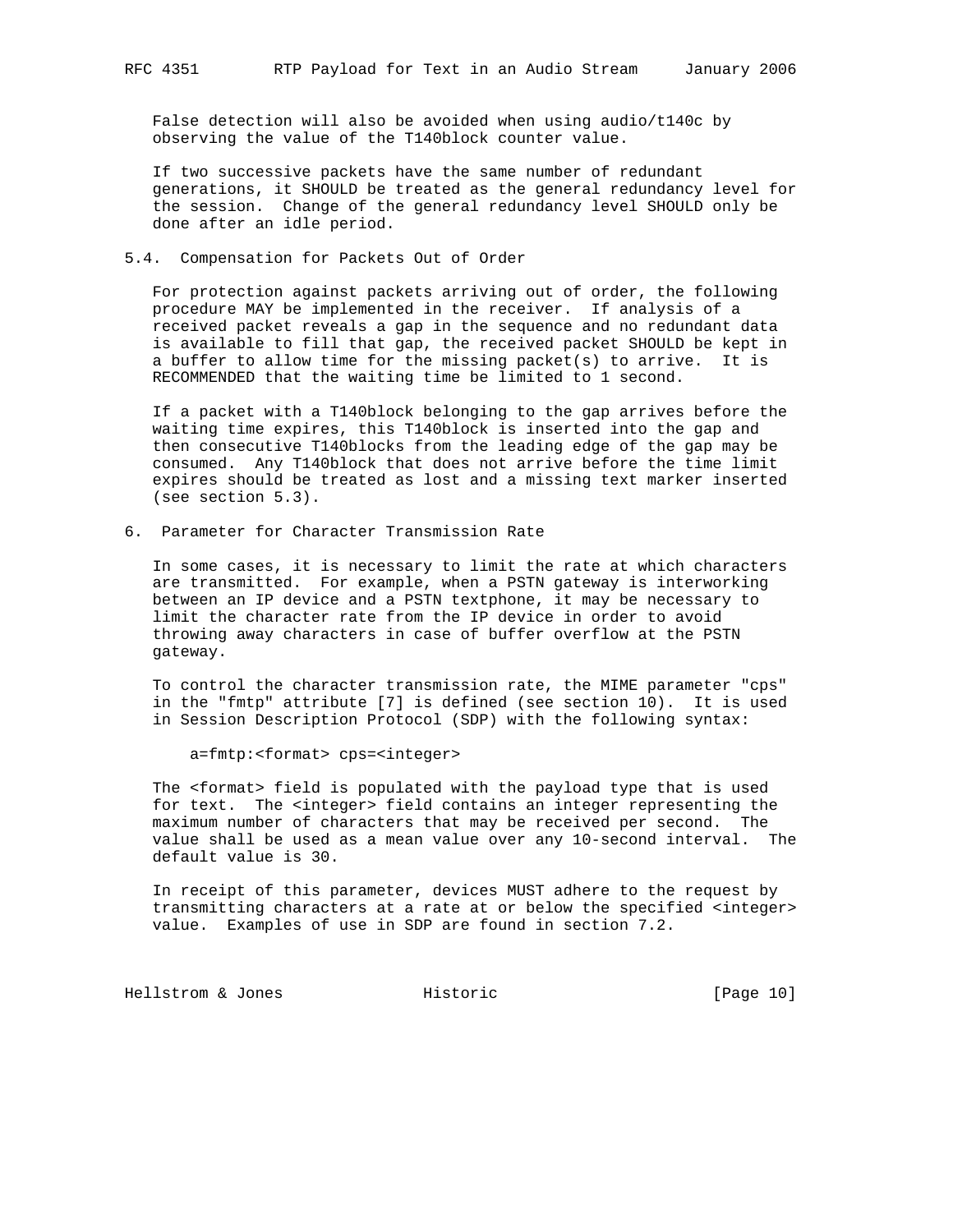RFC 4351 RTP Payload for Text in an Audio Stream January 2006

- 
- 7. Examples
- 7.1. RTP Packetization Examples for the audio/t140c Format

Below is an example of an audio/t140c RTP packet without redundancy.

0  $1$  2 3 0 1 2 3 4 5 6 7 8 9 0 1 2 3 4 5 6 7 8 9 0 1 2 3 4 5 6 7 8 9 0 1 +-+-+-+-+-+-+-+-+-+-+-+-+-+-+-+-+-+-+-+-+-+-+-+-+-+-+-+-+-+-+-+-+  $|V=2|P|X|$  CC=0  $|M|$  T140c PT | sequence number +-+-+-+-+-+-+-+-+-+-+-+-+-+-+-+-+-+-+-+-+-+-+-+-+-+-+-+-+-+-+-+-+ timestamp (8000Hz) +-+-+-+-+-+-+-+-+-+-+-+-+-+-+-+-+-+-+-+-+-+-+-+-+-+-+-+-+-+-+-+-+ synchronization source (SSRC) identifier +-+-+-+-+-+-+-+-+-+-+-+-+-+-+-+-+-+-+-+-+-+-+-+-+-+-+-+-+-+-+-+-+ T140block counter | T.140 encoded data +-+-+-+-+-+-+-+-+-+-+-+-+-+-+-+-+ +---------------+ | | +-+-+-+-+-+-+-+-+-+-+-+-+-+-+-+-+-+-+-+-+-+-+-+-+

 Below is an example of an RTP packet with one redundant T140block using audio/t140c payload format. The primary data block is empty, which is the case when transmitting a packet for the sole purpose of forcing the redundant data to be transmitted in the absence of any new data. Note that since this is the audio/t140c payload format, the redundant block of T.140 data is immediately preceded with a T140block counter.

| 0 1 2 3 4 5 6 7 8 9 0 1 2 3 4 5 6 7 8 9 0 1 2 3 4 5 6 7 8 9 0 1 |  |  |
|-----------------------------------------------------------------|--|--|
|                                                                 |  |  |
| $ V=2 P X $ CC=0 $ M $ "RED" PT   sequence number of primary    |  |  |
|                                                                 |  |  |
| timestamp of primary encoding "P"                               |  |  |
|                                                                 |  |  |
| synchronization source (SSRC) identifier                        |  |  |
|                                                                 |  |  |
| T140c PT   timestamp offset of "R"   "R" block length           |  |  |
| T140c PT   "R" T140block counter                                |  |  |
|                                                                 |  |  |
| "R" T.140 encoded redundant data                                |  |  |
|                                                                 |  |  |
|                                                                 |  |  |
|                                                                 |  |  |

Hellstrom & Jones Historic [Page 11]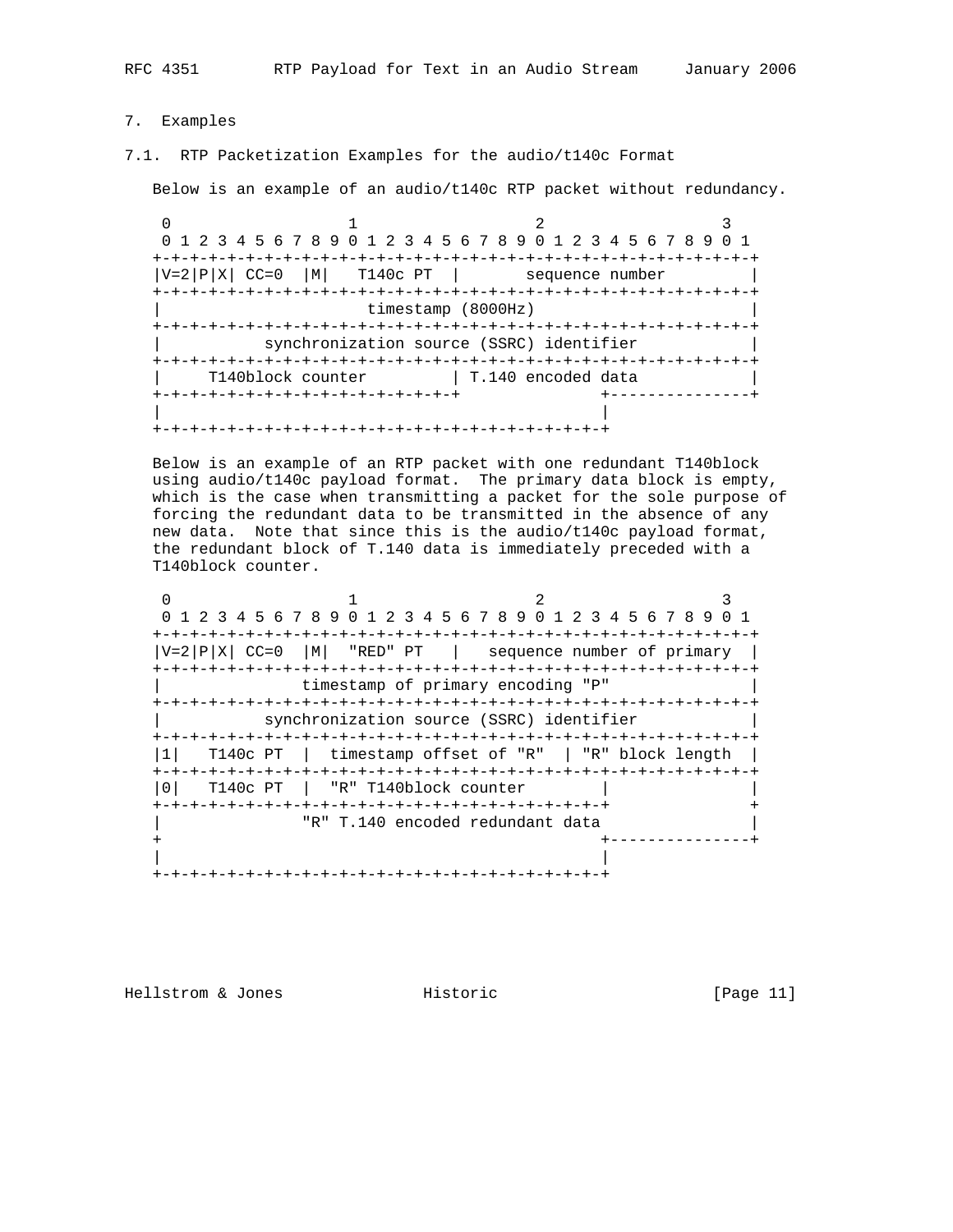As a follow-on to the previous example, the example below shows the next RTP packet in the sequence that does contain a new real T140block when using the audio/t140c payload format. This example has 2 levels of redundancy and one primary data block. Since the previous primary block was empty, no redundant data is included for that block. This is because when using the audio/t140c payload format, any previously transmitted "empty" T140blocks are NOT included as redundant data in subsequent packets.

0  $1$  2 3 0 1 2 3 4 5 6 7 8 9 0 1 2 3 4 5 6 7 8 9 0 1 2 3 4 5 6 7 8 9 0 1 +-+-+-+-+-+-+-+-+-+-+-+-+-+-+-+-+-+-+-+-+-+-+-+-+-+-+-+-+-+-+-+-+  $|V=2|P|X|$  CC=0  $|M|$  "RED" PT | sequence number of primary | +-+-+-+-+-+-+-+-+-+-+-+-+-+-+-+-+-+-+-+-+-+-+-+-+-+-+-+-+-+-+-+-+ timestamp of primary encoding "P" +-+-+-+-+-+-+-+-+-+-+-+-+-+-+-+-+-+-+-+-+-+-+-+-+-+-+-+-+-+-+-+-+ synchronization source (SSRC) identifier +-+-+-+-+-+-+-+-+-+-+-+-+-+-+-+-+-+-+-+-+-+-+-+-+-+-+-+-+-+-+-+-+ |1| T140c PT | timestamp offset of "R1" | "R1" block length | +-+-+-+-+-+-+-+-+-+-+-+-+-+-+-+-+-+-+-+-+-+-+-+-+-+-+-+-+-+-+-+-+ |0| T140c PT | "R1" T140block counter | | +-+-+-+-+-+-+-+-+-+-+-+-+-+-+-+-+-+-+-+-+-+-+-+-+ + "R1" T.140 encoded redundant data + +---------------+ | | "P" T140block | +-+-+-+-+-+-+-+-+-+-+-+-+-+-+-+-+-+-+-+-+-+-+-+-+-+-+-+-+-+-+-+-+ | counter  $|$  "P" T.140 encoded primary data  $|$  +-+-+-+-+-+-+-+-+ + | | + +---------------+ | | +-+-+-+-+-+-+-+-+-+-+-+-+-+-+-+-+-+-+-+-+-+-+-+-+

7.2. SDP Examples

 Below is an example of SDP describing RTP text interleaved with G.711 audio packets within the same RTP session from port 7200 and at a maximum text rate of 6 characters per second:

 m=audio 7200 RTP/AVP 0 98 a=rtpmap:98 t140c/8000 a=fmtp:98 cps=6

 Below is an example using RFC 2198 to provide the recommended two levels of redundancy to the text packets in an RTP session with interleaving text and G.711 at a text rate no faster than 20 characters per second:

Hellstrom & Jones **Historic** Historic [Page 12]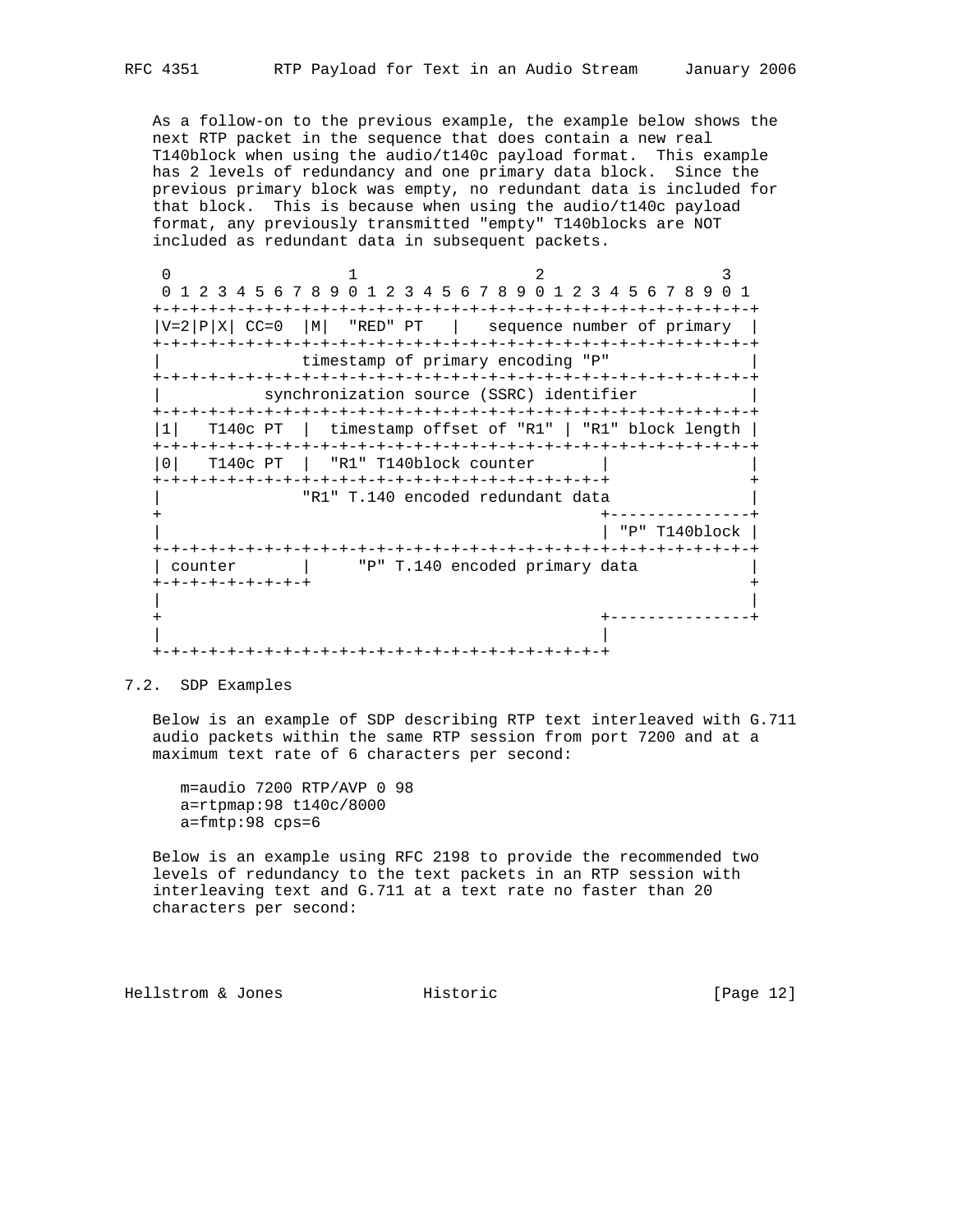m=audio 7200 RTP/AVP 0 98 100 a=rtpmap:98 t140c/8000 a=fmtp:98 cps=20 a=rtpmap:100 red/8000 a=fmtp:100 98/98/98

 Note: While these examples utilize the RTP/AVP profile, it is not intended to limit the scope of this memo to use with only that profile. Rather, any appropriate profile may be used in conjunction with this memo.

8. Security Considerations

 All of the security considerations from section 14 of RFC 3550 [2] apply.

8.1. Confidentiality

 Since the intention of the described payload format is to carry text in a text conversation, security measures in the form of encryption are of importance. The amount of data in a text conversation session is low, and therefore any encryption method MAY be selected and applied to T.140 session contents or to the whole RTP packets. Secure Realtime Transport Protocol (SRTP) [13] provides a suitable method for ensuring confidentiality.

8.2. Integrity

 It may be desirable to protect the text contents of an RTP stream against manipulation. SRTP [13] provides methods for providing integrity that MAY be applied.

8.3. Source Authentication

 Measures to make sure that the source of text is the intended one can be accomplished by a combination of methods.

 Text streams are usually used in a multimedia control environment. Security measures for authentication are available and SHOULD be applied in the registration and session establishment procedures, so that the identity of the sender of the text stream is reliably associated with the person or device setting up the session. Once established, SRTP [13] mechanisms MAY be applied to ascertain that the source is maintained the same during the session.

Hellstrom & Jones Historic [Page 13]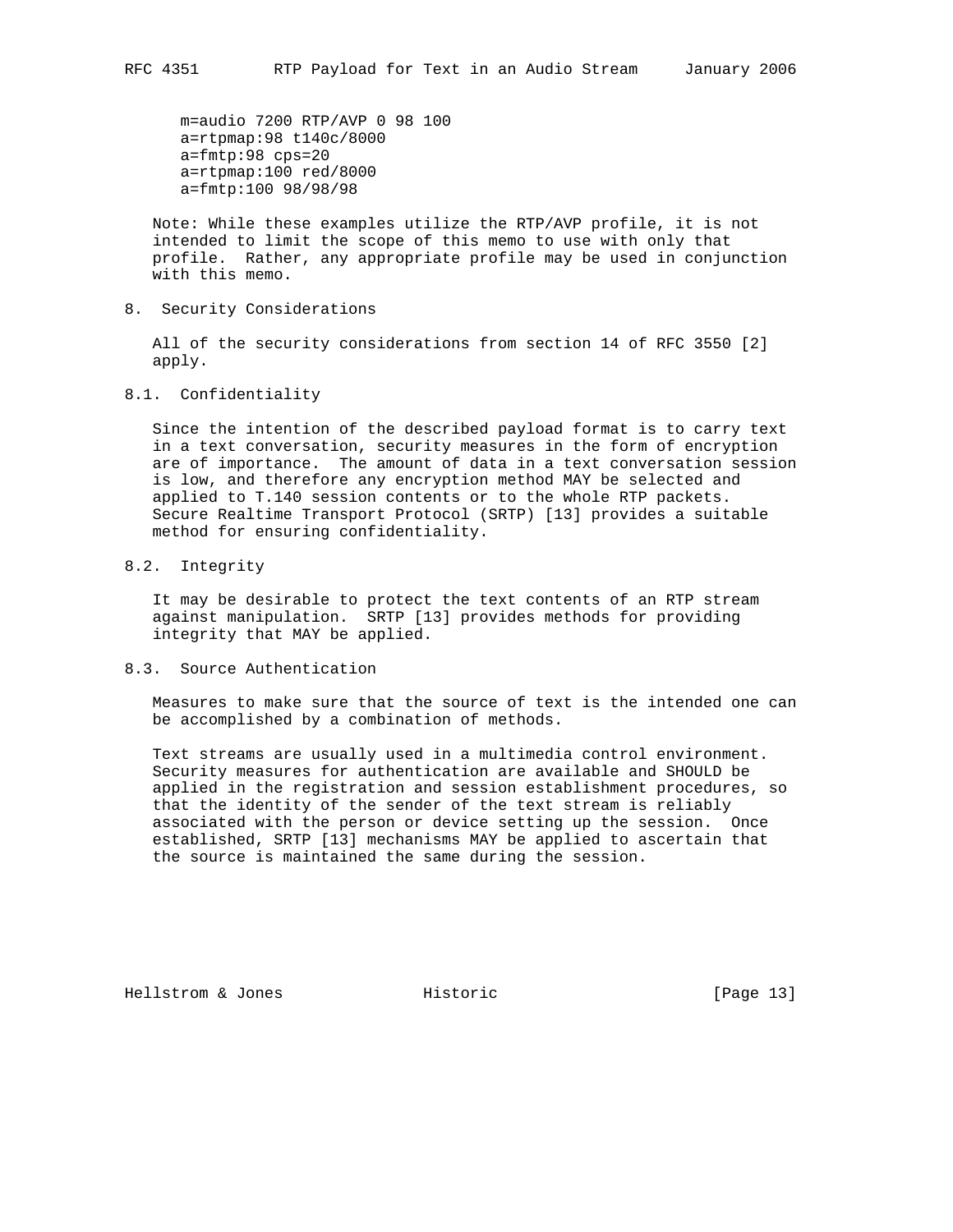## 9. Congestion Considerations

 The congestion considerations from section 10 of RFC 3550 [2], section 6 of RFC 2198 [3], and any used profile (e.g., the part about congestion in section 2 of RFC 3551 [10]) apply with the following application-specific considerations.

 Automated systems MUST NOT use this format to send large amounts of text at a rate significantly above that which a human user could enter.

 Even if the network load from users of text conversation is usually very low, for best-effort networks an application MUST monitor the packet loss rate and take appropriate actions to reduce its sending rate if this application sends at higher rate than what TCP would achieve over the same path. The reason is that this application, due to its recommended usage of two or more redundancy levels, is very robust against packet loss. At the same time, due to the low bit rate of text conversations, if one considers the discussion in RFC 3714 [12], this application will experience very high packet loss rates before it needs to perform any reduction in the sending rate.

 If the application needs to reduce its sending rate, it SHOULD NOT reduce the number of redundancy levels below the default amount specified in section 4. Instead, the following actions are RECOMMENDED in order of priority:

- Increase the shortest time between transmissions described in section 5.1 from the recommended 300 ms to 500 ms that is the highest value allowable according to T.140.
- Limit the maximum rate of characters transmitted.
- Increase the shortest time between transmissions to a higher value, not higher than 5 seconds. This will cause unpleasant delays in transmission, beyond what is allowed according to T.140, but text will still be conveyed in the session with some usability.
- Exclude participants from the session.

 Please note that if the reduction in bit-rate achieved through the above measures is not sufficient, the only remaining action is to terminate the session.

 As guidance, some load figures are provided here as examples based on use of IPv4, including the load from IP, UDP, and RTP headers without compression.

Hellstrom & Jones Historic [Page 14]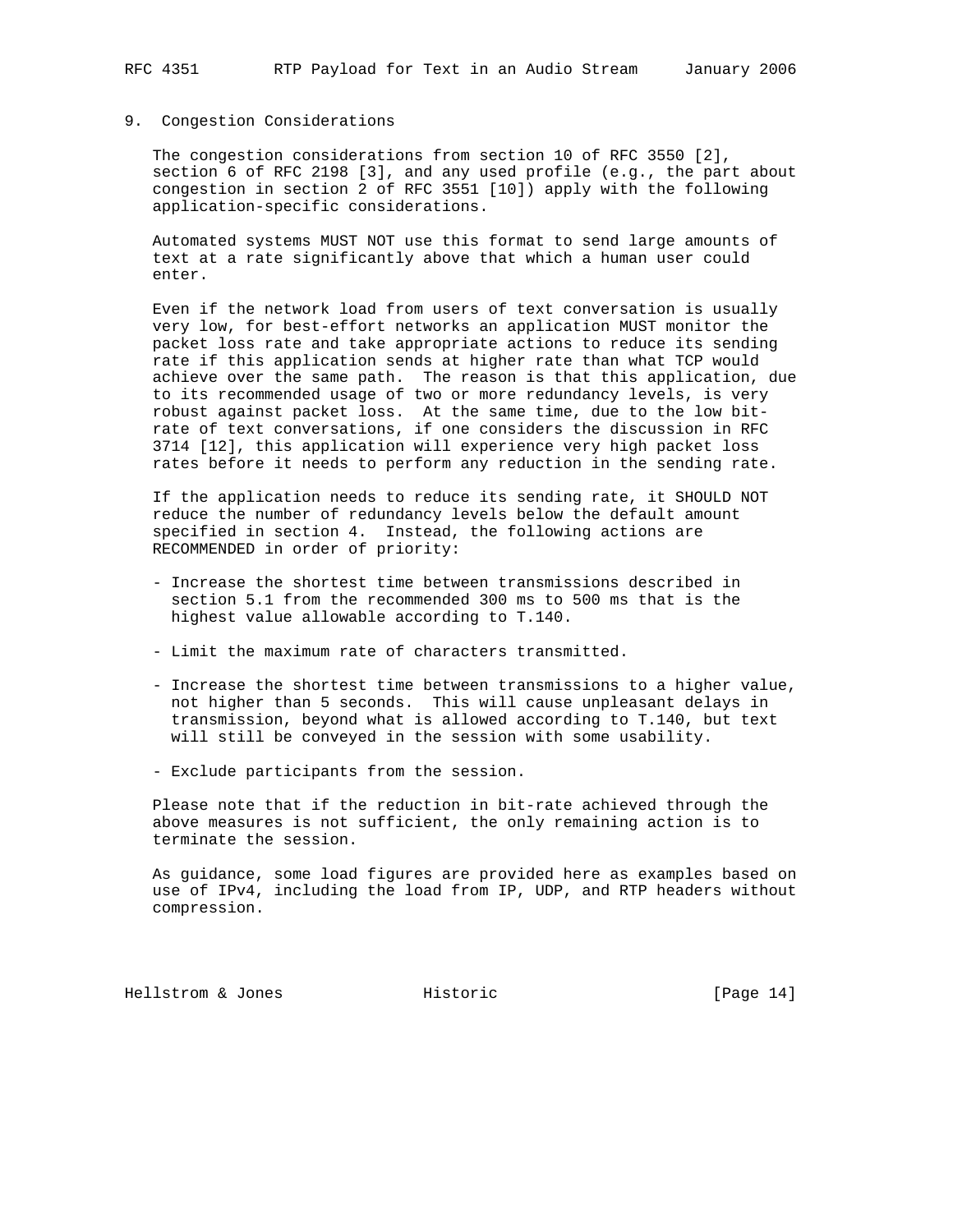- Experience tells that a common mean character transmission rate during a complete PSTN text telephony session in reality is around 2 characters per second.
- A maximum performance of 20 characters per second is enough even for voice-to-text applications.
- With the (unusually high) load of 20 characters per second, in a language that make use of three-octet UTF-8 characters, two redundant levels, and 300 ms between transmissions, the maximum load of this application is 3500 bits/s.
- When the restrictions mentioned above are applied, limiting transmission to 10 characters per second, using 5 s between transmissions, the maximum load of this application in a language that uses one octet per UTF-8 character is 300 bits/s.

 Note also, that this payload can be used in a congested situation as a last resort to maintain some contact when audio and video media need to be stopped. The availability of one low bit-rate stream for text in such adverse situations may be crucial for maintaining some communication in a critical situation.

10. IANA Considerations

 This document defines one RTP payload format named "t140" and an associated MIME type "audio/t140c". They have been registered by the IANA.

10.1. Registration of MIME Media Type audio/t140c

MIME media type name: audio

MIME subtype name: t140c

Required parameters:

 rate: The RTP timestamp clock rate, which is equal to the sampling rate. This parameter SHOULD have the same value as for any audio codec packets interleaved in the same RTP stream.

 Optional parameters: cps: The maximum number of characters that may be received per second. The default value is 30.

 Encoding considerations: T.140 text can be transmitted with RTP as specified in RFC 4351.

Hellstrom & Jones Historic [Page 15]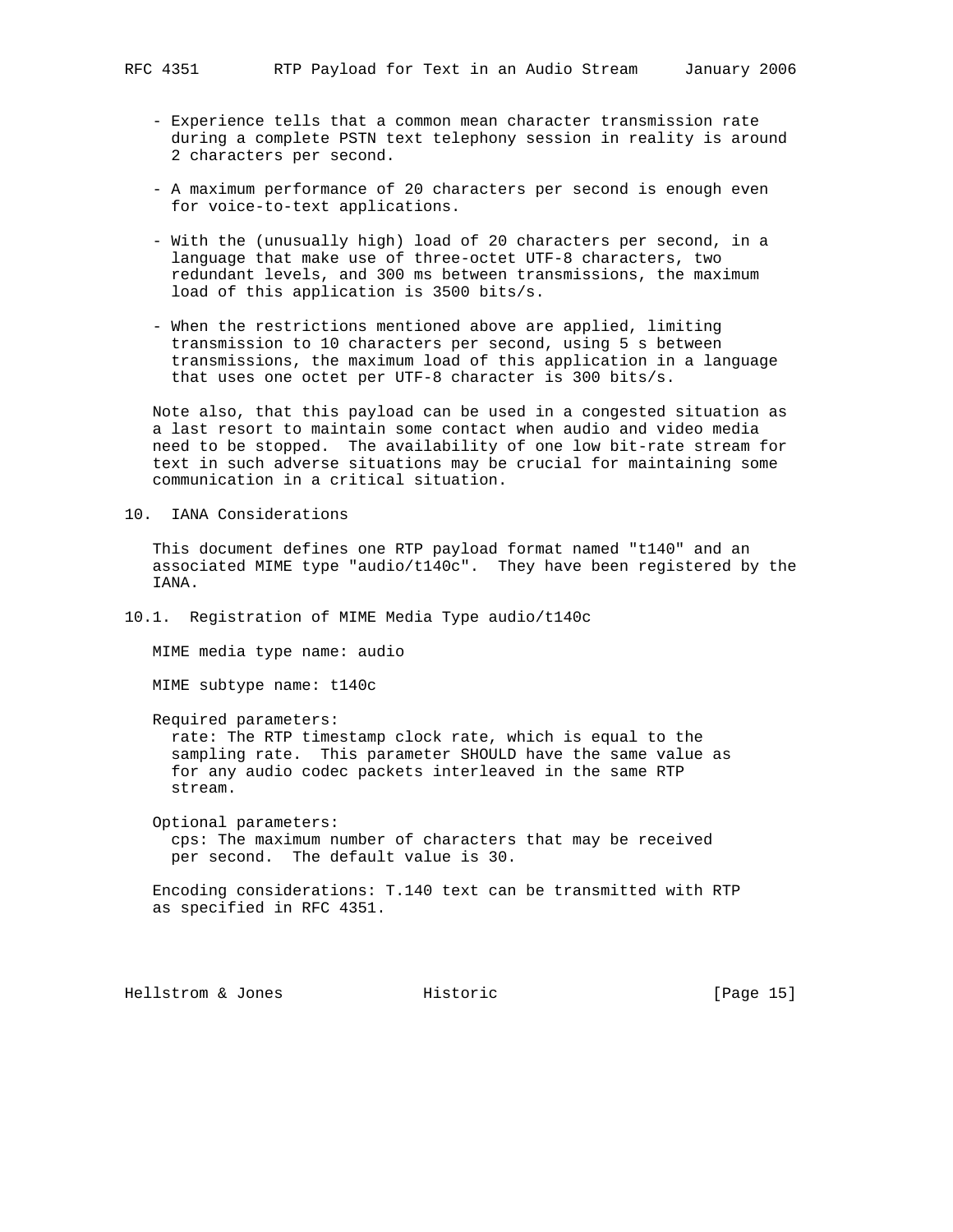| RFC 4351                                                                                                                                                                                                                                                                                                             | RTP Payload for Text in an Audio Stream                                                                      |                                                             |  | January 2006 |  |  |  |  |  |
|----------------------------------------------------------------------------------------------------------------------------------------------------------------------------------------------------------------------------------------------------------------------------------------------------------------------|--------------------------------------------------------------------------------------------------------------|-------------------------------------------------------------|--|--------------|--|--|--|--|--|
|                                                                                                                                                                                                                                                                                                                      | Security considerations: See section 8 of RFC 4351.                                                          |                                                             |  |              |  |  |  |  |  |
|                                                                                                                                                                                                                                                                                                                      | Interoperability considerations: None                                                                        |                                                             |  |              |  |  |  |  |  |
|                                                                                                                                                                                                                                                                                                                      | Published specification: ITU-T T.140 Recommendation.<br>RFC 4351.                                            |                                                             |  |              |  |  |  |  |  |
| Applications which use this media type:<br>Text communication systems and text conferencing tools that<br>transmit text associated with audio and within the same RTP<br>session as the audio, such as PSTN gateways that transmit<br>audio and text signals between two PSTN textphone users<br>over an IP network. |                                                                                                              |                                                             |  |              |  |  |  |  |  |
|                                                                                                                                                                                                                                                                                                                      | Additional information: This type is only defined for transfer<br>via RTP.                                   |                                                             |  |              |  |  |  |  |  |
|                                                                                                                                                                                                                                                                                                                      | Magic number( $s$ ): None<br>File $extension(s):$ None<br>Macintosh File Type Code(s): None                  |                                                             |  |              |  |  |  |  |  |
|                                                                                                                                                                                                                                                                                                                      | Person & email address to contact for further information:<br>Paul E. Jones<br>E-mail: paulej@packetizer.com |                                                             |  |              |  |  |  |  |  |
|                                                                                                                                                                                                                                                                                                                      | Intended usage: COMMON                                                                                       |                                                             |  |              |  |  |  |  |  |
| Author<br>Paul E. Jones                                                                                                                                                                                                                                                                                              | paulej@packetizer.com                                                                                        | / Change controller:<br>IETF avt WG delegated from the IESG |  |              |  |  |  |  |  |

10.2. SDP Mapping of MIME Parameters

 The information carried in the MIME media type specification has a specific mapping to fields in the Session Description Protocol (SDP) [7], which is commonly used to describe RTP sessions. When SDP is used to specify sessions employing the audio/t140c format, the mapping is as follows:

- The MIME type ("audio") goes in SDP "m=" as the media name.
- The MIME subtype (payload format name) goes in SDP "a=rtpmap" as the encoding name. For audio/t140c, the clock rate MAY be set to any value, and SHOULD be set to the same value as for any audio packets in the same RTP stream.
- The parameter "cps" goes in SDP "a=fmtp" attribute.

Hellstrom & Jones Historic [Page 16]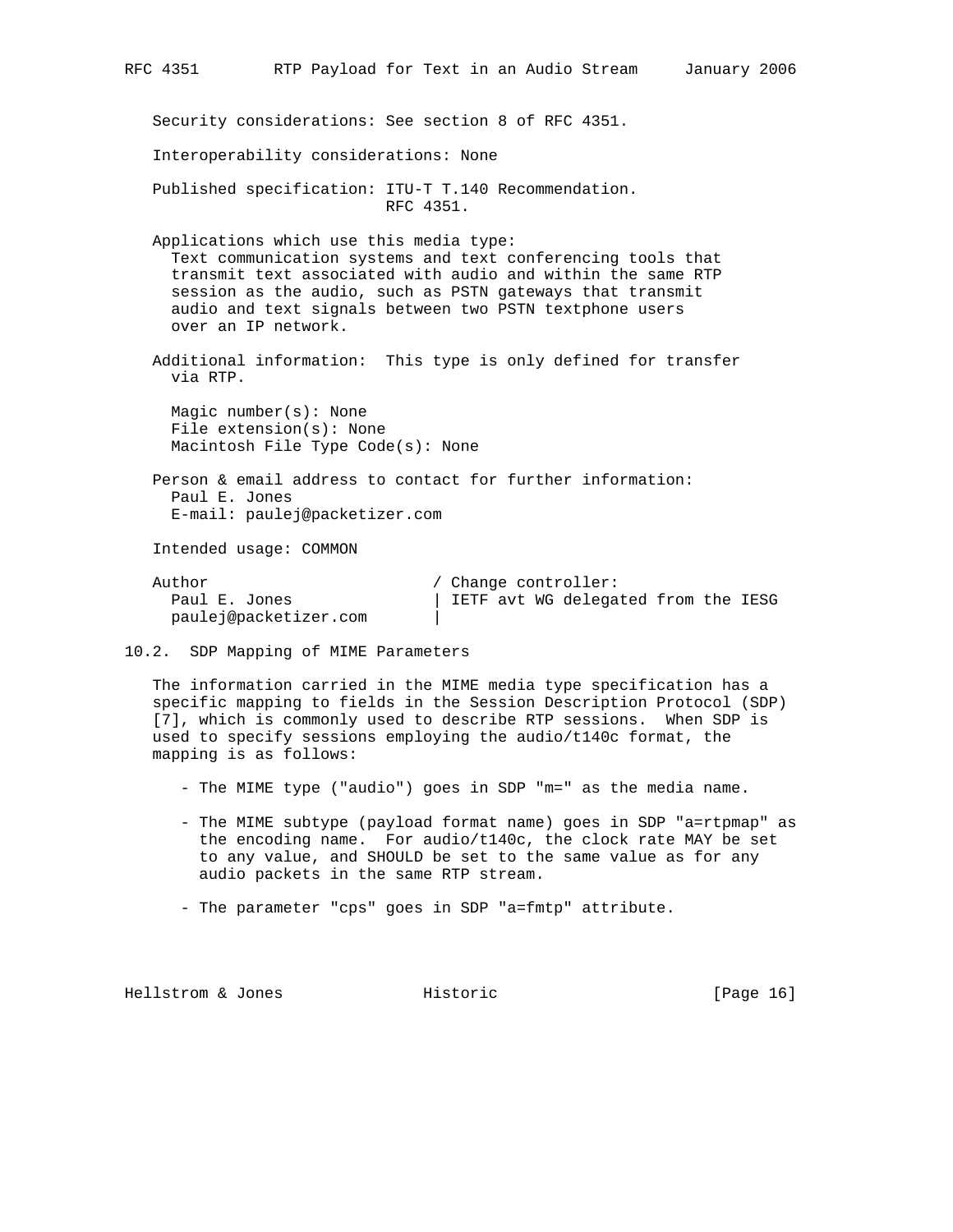- When the payload type is used with redundancy according to RFC 2198, the level of redundancy is shown by the number of elements in the slash-separated payload type list in the "fmtp" parameter of the redundancy declaration as defined in RFC 2198 [3].
- 10.3. Offer/Answer Consideration

 In order to achieve interoperability within the framework of the offer/answer model [9], the following consideration should be made:

- The "cps" parameter is declarative. Both sides may provide a value, which is independent of the other side.
- 11. Acknowledgements

 The authors want to thank Stephen Casner, Magnus Westerlund, and Colin Perkins for valuable support with reviews and advice on creation of this document; Mickey Nasiri at Ericsson Mobile Communication for providing the development environment; Michele Mizarro for verification of the usability of the payload format for its intended purpose; and Andreas Piirimets for editing support.

- 12. Normative References
	- [1] ITU-T Recommendation T.140 (1998) Text conversation protocol for multimedia application, with amendment 1, (2000).
	- [2] Schulzrinne, H., Casner, S., Frederick, R., and V. Jacobson, "RTP: A Transport Protocol for Real-Time Applications", STD 64, RFC 3550, July 2003.
	- [3] Perkins, C., Kouvelas, I., Hodson, O., Hardman, V., Handley, M., Bolot, J., Vega-Garcia, A., and S. Fosse-Parisis, "RTP Payload for Redundant Audio Data", RFC 2198, September 1997.
	- [4] Bradner, S., "Key words for use in RFCs to Indicate Requirement Levels", BCP 14, RFC 2119, March 1997.
	- [5] ISO/IEC 10646-1: (1993), Universal Multiple Octet Coded Character Set.
	- [6] Yergeau, F., "UTF-8, a transformation format of ISO 10646", STD 63, RFC 3629, November 2003.
	- [7] Handley, M. and V. Jacobson, "SDP: Session Description Protocol", RFC 2327, April 1998.

Hellstrom & Jones Historic [Page 17]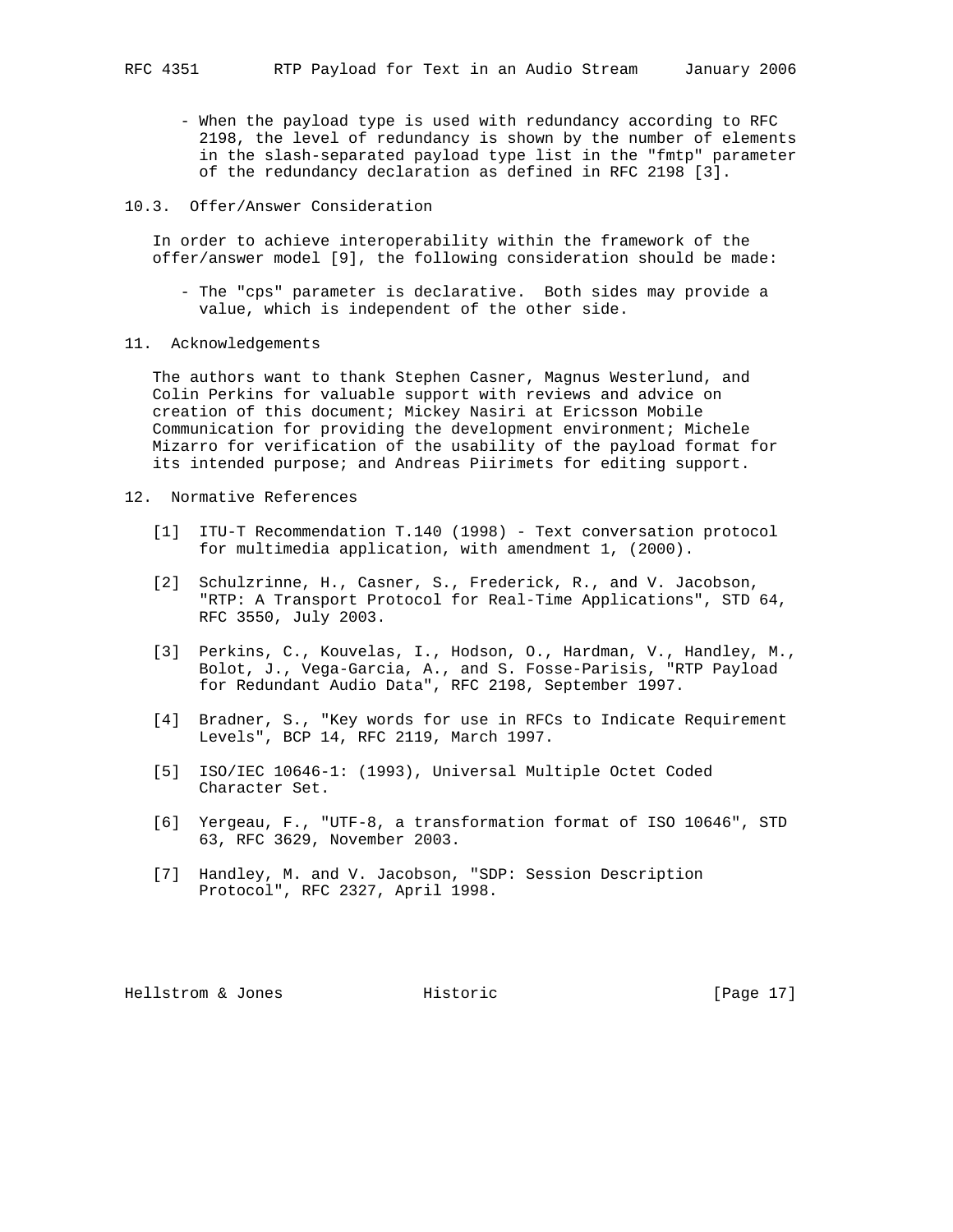- [8] Rosenberg, J. and H. Schulzrinne, "An RTP Payload Format for Generic Forward Error Correction", RFC 2733, December 1999.
- [9] Rosenberg, J. and H. Schulzrinne, "An Offer/Answer Model with Session Description Protocol (SDP)", RFC 3264, June 2002.
- [10] Schulzrinne, H. and S. Casner, "RTP Profile for Audio and Video Conferences with Minimal Control", STD 65, RFC 3551, July 2003.

[11] Postel, J., "Internet Protocol", STD 5, RFC 791, September 1981.

- 13. Informative References
	- [12] Floyd, S. and J. Kempf, "IAB Concerns Regarding Congestion Control for Voice Traffic in the Internet", RFC 3714, March 2004.
	- [13] Baugher, M., McGrew, D., Naslund, M., Carrara, E., and K. Norrman, "The Secure Real-time Transport Protocol (SRTP)", RFC 3711, March 2004.
	- [14] Schulzrinne, H. and S. Petrack, "RTP Payload for DTMF Digits, Telephony Tones and Telephony Signals", RFC 2833, May 2000.
	- [15] Hellstrom, G. and P. Jones, "RTP Payload for Text Conversation", RFC 4103, June 2005.
	- [16] ITU-T Recommendation F.703, Multimedia Conversational Services, Nov 2000.
	- [17] Casner, S. and P. Hoschka, "MIME Type Registration of RTP Payload Formats", RFC 3555, July 2003.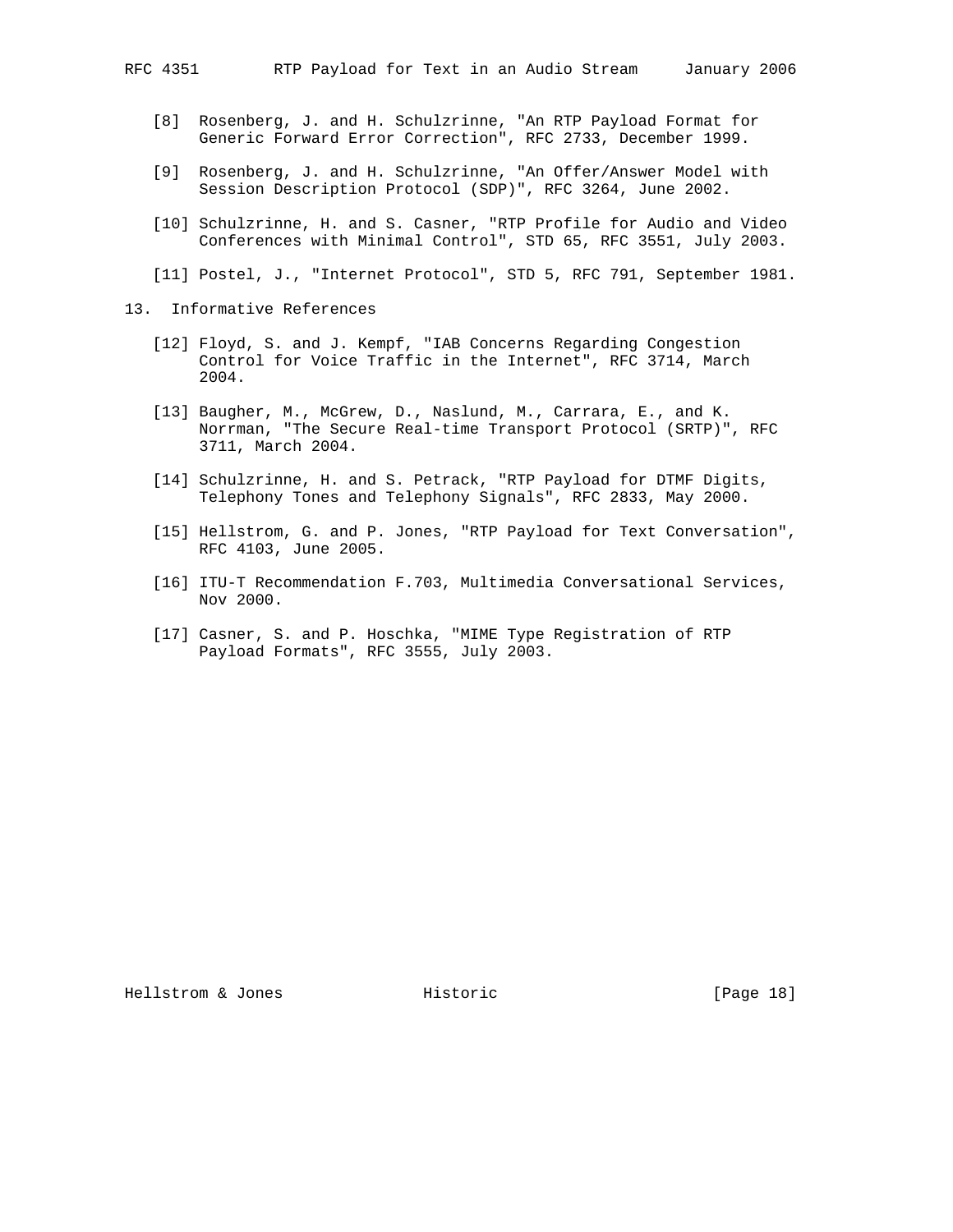Authors' Addresses Gunnar Hellstrom Omnitor AB Renathvagen 2 SE-121 37 Johanneshov Sweden Phone: +46 708 204 288 / +46 8 556 002 03 Fax: +46 8 556 002 06 EMail: gunnar.hellstrom@omnitor.se Paul E. Jones Cisco Systems, Inc. 7025 Kit Creek Rd. Research Triangle Park, NC 27709 USA

 Phone: +1 919 392 6948 EMail: paulej@packetizer.com